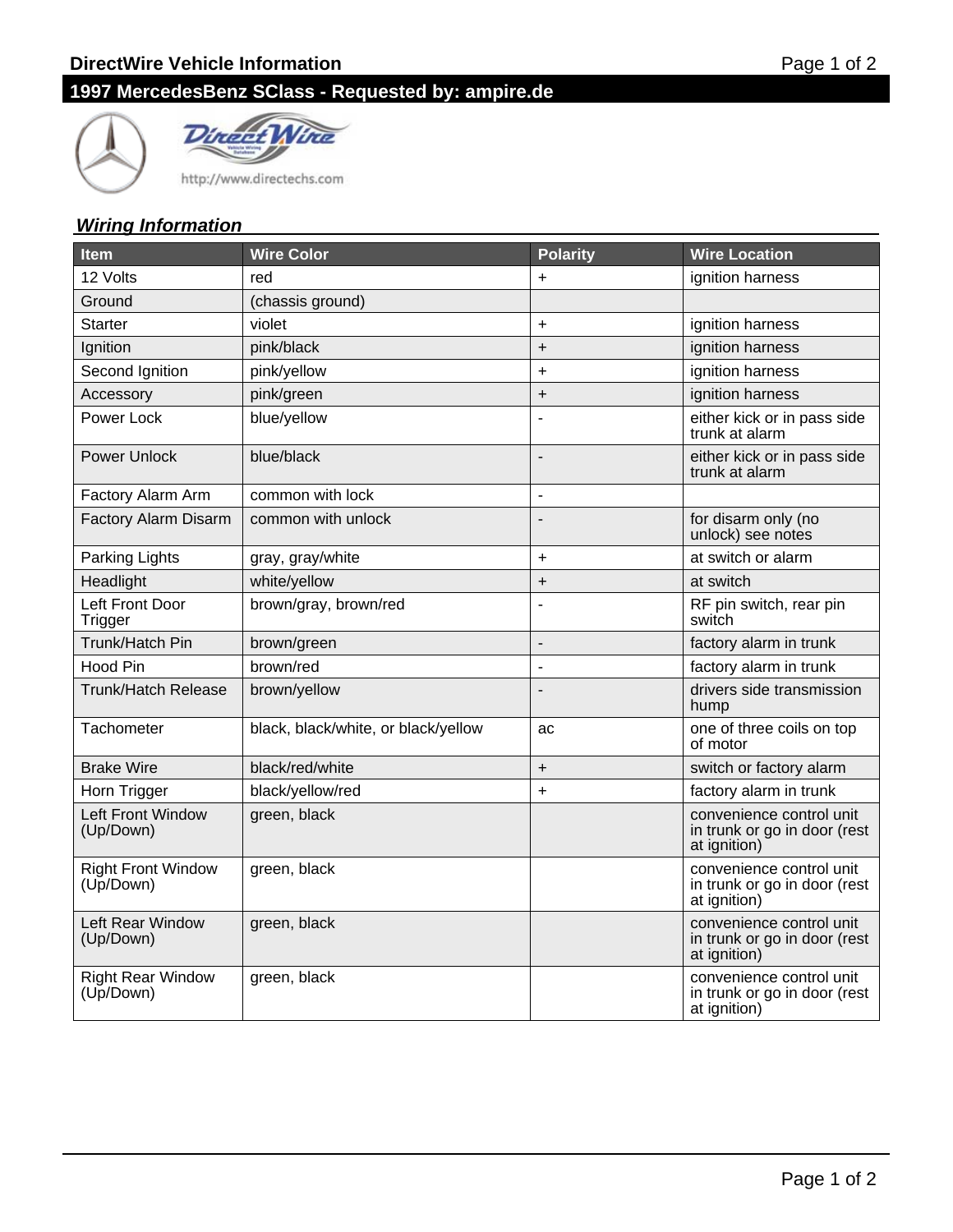# **1997 MercedesBenz SClass - Requested by: ampire.de**





## **What Fits**

| ----- | . | والمستنب المتأمل المتناسبات المستحدث |
|-------|---|--------------------------------------|
|       |   |                                      |